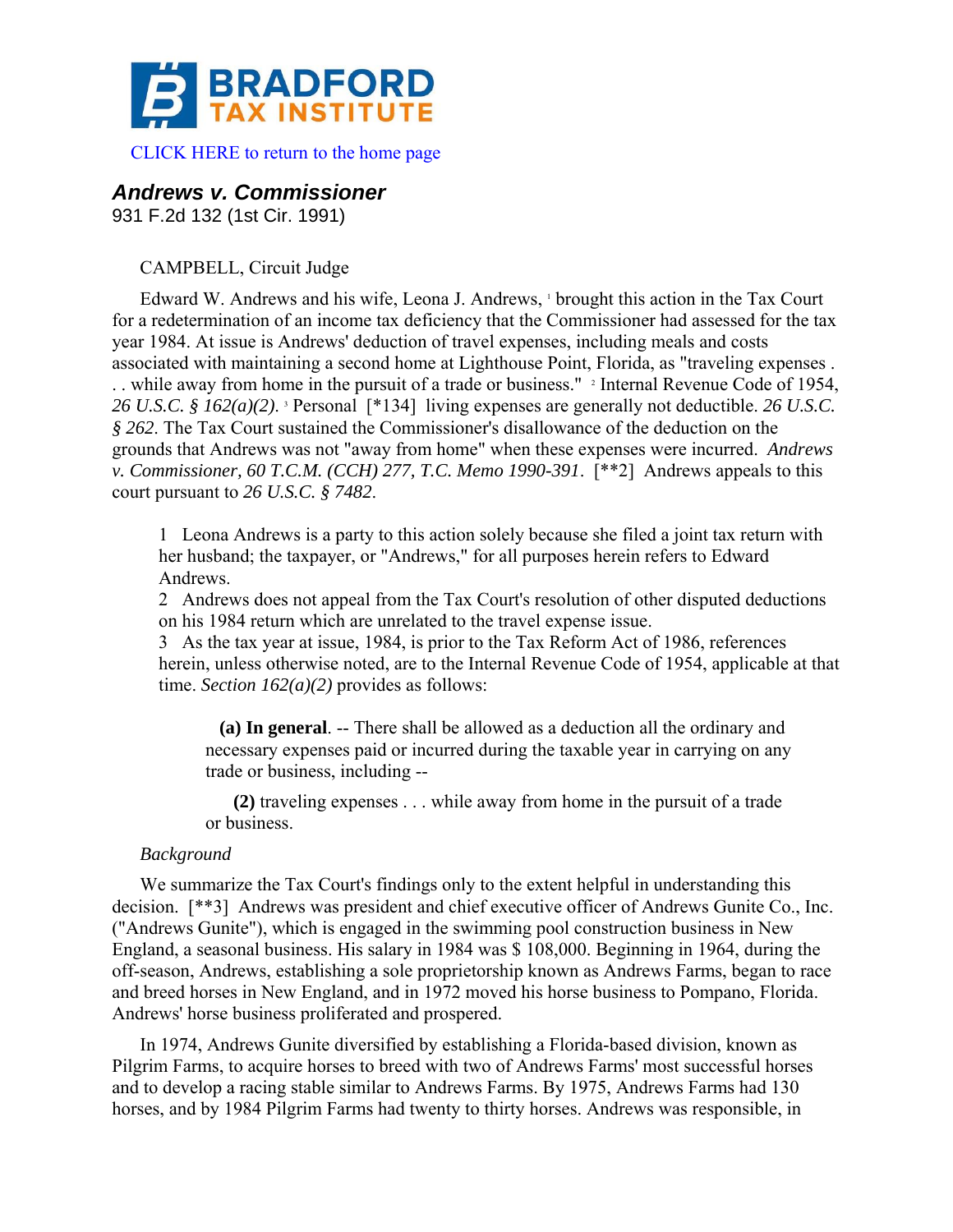1984, for managing and training Pilgrim Farms horses and Andrews Farms horses, though he was compensated for his services to Pilgrim Farms only by payment of his airfare to Florida. While in Florida during racing season, Andrews worked at the racetrack from seven in the morning until noon, and he returned to the track to solicit sales of his horses [\*\*4] and watch the races on four nights per week.

Also, in 1983, Andrews' son, who had worked for Andrews Gunite, sought to establish a pool construction business in Florida. Andrews, along with his brother and son, formed a corporation, originally known as East Coast Pools by Andrews, Inc. and renamed Pools by Andrews, Inc., to purchase the assets of a troubled pool business in Florida. Andrews owned one-third of Pools by Andrews, Inc. in 1984. Andrews assisted his son in the Florida pool business, but drew no salary for his services. By the time of trial, this pool business was one of the biggest, if not the biggest builder of pools in Florida, with offices in West Palm Beach and Orlando and plans for a third office in Tampa.

Andrews resided in Lynnfield, Massachusetts with his wife prior to and during 1984. During this period, the expansion of the horse business required Andrews to make an increasing number of trips to Florida. In order to reduce travel costs and facilitate lodging arrangements, Andrews purchased a condominium in Pompano Beach, Florida in 1976, which he used as a residence when in Florida during the racing season. The neighborhood around the condominium became unsafe, [\*\*5] and Andrews decided to move, purchasing a single family home with a swimming pool in Lighthouse Point, Florida in 1983. The home was closer than the condominium to the Pompano Beach Raceway, where Andrews maintained, trained, and raced many of the Andrews Farms and Pilgrim Farms horses. Andrews used the Florida house as his personal residence during the racing season.

The Tax Court concluded that in 1984 Andrews worked in Florida primarily in his horse business for six months, from January through April and during November and December, and that Andrews worked primarily in his pool construction business in Massachusetts for six months, from May to October. On his 1984 amended return, Andrews claimed one hundred percent business usage on his Florida house, and claimed depreciation deductions on the furniture [\*135] and house in connection with his horse racing business. He also characterized tax, mortgage interest, <sup>4</sup> utilities, insurance, and other miscellaneous expenses as "lodging expenses," which he deducted in connection with the Florida pools and horse racing businesses, along with expenses for meals while he was in Florida.<sup>5</sup>

4 The Commissioner conceded in the Tax Court that real estate taxes and mortgage interest expenses on the Lighthouse Point, Florida house were independently deductible under *26 U.S.C. §§ 163-64*, to the extent they were substantiated. The deductibility of these expenses is therefore not at issue in this appeal.

[\*\*6]

5 Andrews has no records to substantiate the claimed meals expenses, which he calculated by multiplying \$ 28.40/day by the 140 days he claimed he was in Florida on business. The Tax Court found that, even if it had concluded that Andrews was away from home during his six months in Florida, it would still sustain the Commissioner's disallowance of the meals deduction because Andrews failed to comply with the substantiation requirements of *26 U.S.C. § 274(d)*.

Andrews does not contest the Tax Court's finding that the meals expenses were unsubstantiated and therefore non-deductible at the claimed \$ 28.40/day rate. Nevertheless, he contends that he is entitled to a deduction for unsubstantiated meals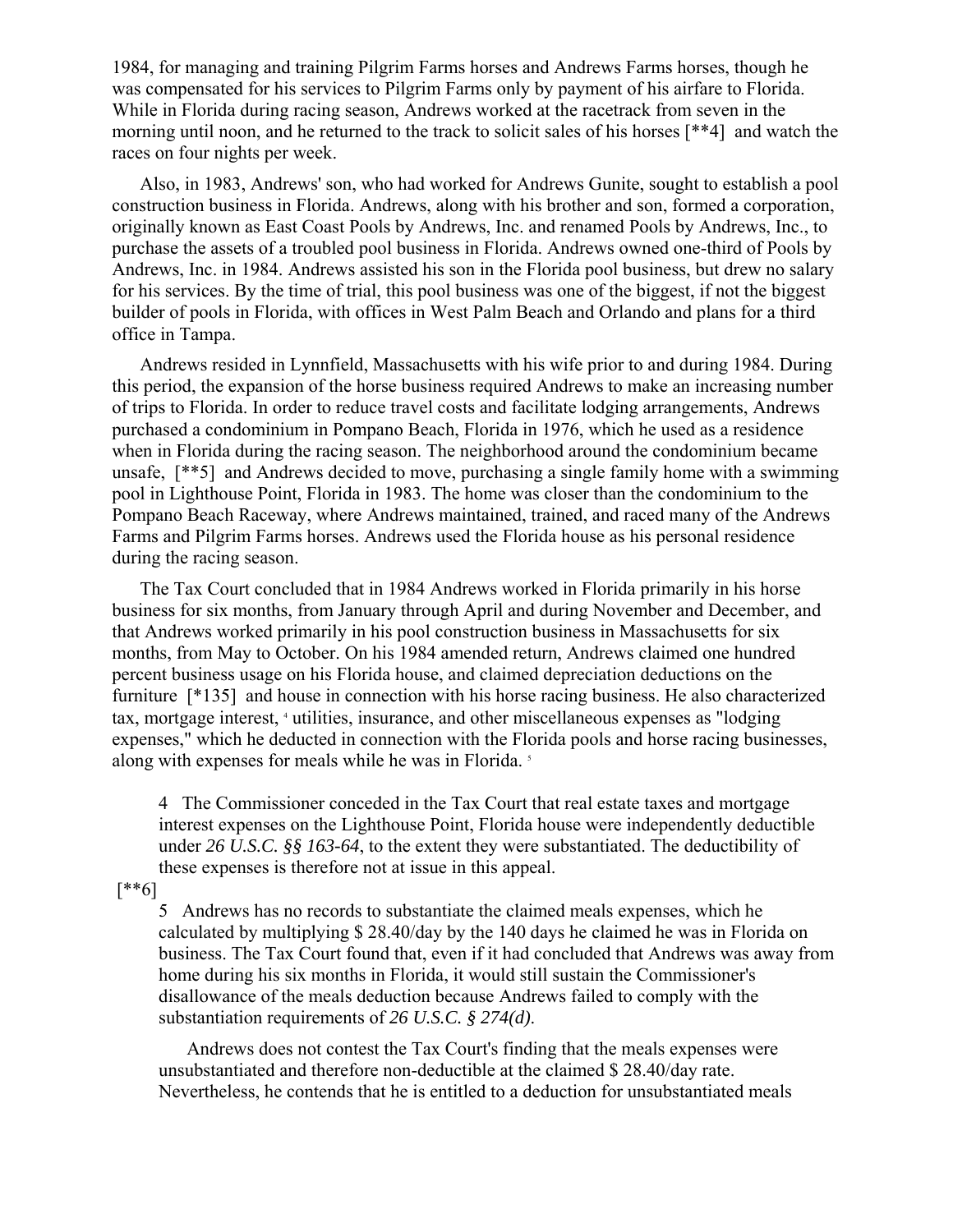expenses in the amount of \$ 9.00 per day pursuant to *Rev. Proc. 83-71, 1983-2 C.B. 590*, for what he now contends totalled two hundred days away from Massachusetts conducting business in 1984. The Commissioner agrees that Andrews would be entitled to deduction of \$ 9.00 per day for meals expenses if he was "away from home" while in Florida in pursuit of business, though the Commissioner contends Andrews was not "away from home" while in Florida.

We need not address this issue on appeal. As discussed below, the Tax Court determined that Andrews was not entitled to business travel deductions under *section 162(a)(2)* for living expenses incurred in Florida, and did not reach the question of what unsubstantiated meals expenses may be deducted had it found Andrews was entitled to any *section*  $162(a)(2)$  deductions.  $[**7]$ 

# *Discussion*

The Tax Court correctly stated: "The purpose of the *section 162(a)(2)* deduction is to mitigate the burden upon a taxpayer who, because of the exigencies of his trade or business, must maintain two places of abode and thereby incur additional living expenses." *See Hantzis v. Commissioner, 638 F.2d 248, 256* (1st Cir.), *cert. denied*, *452 U.S. 962, 69 L. Ed. 2d 973, 101 S. Ct. 3112 (1981)*; *Dilley v. Commissioner, 58 T.C. 276 (1972)*; *Kroll v. Commissioner, 49 T.C. 557, 562 (1962)*. The Tax Court then stated its general rule that "a taxpayer's home for purposes of *section 162(a)* is the area or vicinity of his principal place of business." Responding thereafter to the Commissioner's contention that during the horse racing season Florida was Andrews' "tax home," rendering Andrews' Florida meals and lodging expenses personal and nondeductible living expenses under *sections 262* and *162(a)(2)*, the Tax Court concluded that Andrews had two "tax homes" in 1984. The Tax Court, without further elaboration, based its decision on an observation [\*\*8] that Andrews' business in Florida between January and mid-April and during November and December of each year was recurrent with each season, rather than temporary.

On appeal, the Commissioner who, while maintaining its ongoing position that the taxpayer's home for purposes of *section 162(a)(2)* is his principal place of business and that Andrews' principal place of business was in Florida, agrees with Andrews that the Tax Court erred in finding that he had more than one tax home and urges that we remand for the Tax Court to determine the location of Andrews' principal place of business. For the reasons that follow, we hold that the Tax Court erred in determining that Andrews had two "tax homes" in this case.  $\epsilon$ 

6 The Tax Court also determined that *26 U.S.C. § 280A(a)* (which provides that no deduction is generally allowable "with respect to the use of a dwelling unit used by the taxpayer during the taxable year as his residence"), would prohibit allowance of Andrews' deduction for his Florida home lodging expenses. We agree, however, with both Andrews and the Commissioner that the Tax Court erred by ignoring the effect of *section 280A(f)(4)*, which states:

(4) Coordination with *section*  $162(a)(2)$ . Nothing in this section shall be construed to disallow any deduction allowable under *section 162(a)(2)* (or any deduction which meets the tests of *section 162(a)(2)* but is allowable under another provision of this title) by reason of the taxpayer's being away from home in the pursuit of a trade or business (other than the trade or business of renting dwelling units).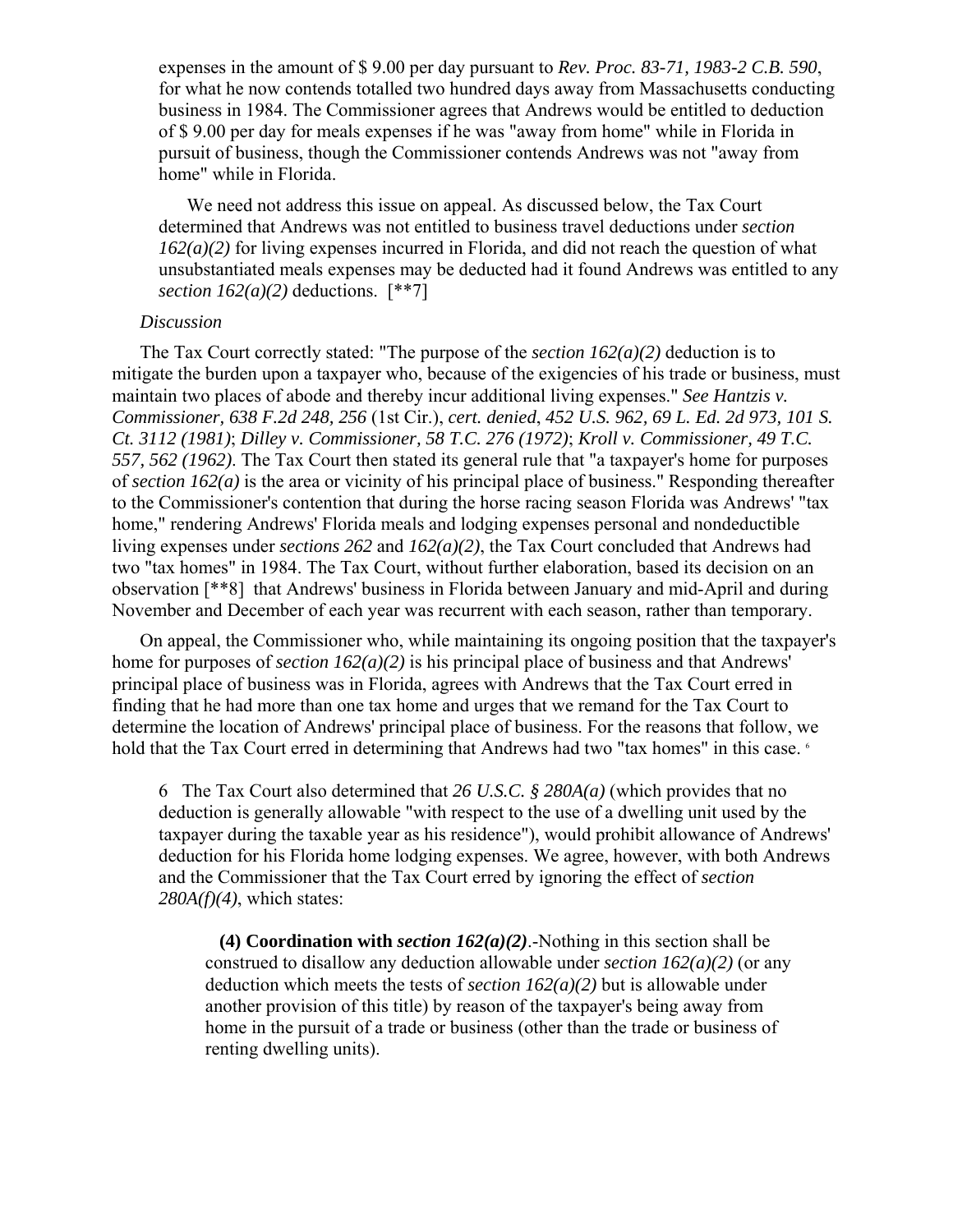Also, as the Commissioner correctly points out in his brief, the Congressional floor debates pertaining to the enactment of *section 280A(f)(4)* indicate that, in appropriate circumstances, expenses incurred in connection with ownership of a home could qualify as deductible business lodging expenses. *See* 127 Cong. Rec. 31968 (Dec. 16, 1981) ("Finally, this provision will clarify that the personal use rules of *section 280A* will not be construed to deny otherwise allowable business expenses for travel away from home.") (statement of Sen. Dole); *see also* 127 Cong. Rec. 3159, 31971-31973 (1981).

 [\*\*9] [\*136] As we have previously stated, *section 162* provides a category of deductible business expenses which reflects "a fundamental principle of taxation: that a person's taxable income should not include the cost of producing that income." *Hantzis, 638 F.2d at 249*. A specific example of a deductible cost of producing income is *section 162(a)(2)* travel expenses. *Id.* The Supreme Court first construed the meaning of the travel expense deduction provision<sup>7</sup> in *Commissioner v. Flowers, 326 U.S. 465, 90 L. Ed. 203, 66 S. Ct. 250 (1946)*. In *Flowers*, the Court construed this provision to mean that travel expenses are deductible only if: (1) "reasonable and necessary"; (2) "incurred 'while away from home'"; and (3) incurred "in pursuit of business." *Id. at 470*.

7 The travel expense provision at issue in *Flowers* was substantially the same as the provision at issue here, and was then-codified at *26 U.S.C. § 23(a)(1)(A)*, as amended, 56 Stat. 819.

The issue of the reasonableness or necessity [\*\*10] of Andrews' Florida expenses is not presented in this appeal. Rather, the Tax Court based its decision on a holding that Andrews did not satisfy the second *Flowers* requirement for deduction of his Florida expenses; as the Tax Court determined Andrews' home in 1984 was in both Massachusetts and Florida, he was not away from home when these expenses were incurred. We turn, then, to interpret the meaning of the "away from home" language of *section 162(a)(2)*. The question here is whether, within the meaning of "home" in *section 162(a)(2)*, Andrews could have had two homes in 1984.

The Supreme Court, in *Flowers*, noted: "The meaning of the word 'home' in [the travel expense deduction provision] with reference to a taxpayer residing in one city and working in another has engendered much difficulty and litigation." *Id. at 471*; *see also Commissioner v. Stidger, 386 U.S. 287, 292, 87 S. Ct. 1065, 18 L. Ed. 2d 53 (1967)*. The Internal Revenue Service has consistently taken the position that a taxpayer's home for purposes of *section 162(a)* is the area or vicinity of his principal place of employment. *Rev. Rul. 75-432, 1975-2 C.B. 60*; *Rev. Rul. 63-82,* [\*\*11] *1963-1 C.B. 33*; *Rev. Rul. 61-67, 1961-1 C.B. 25*. The Tax Court in this case acknowledged the general validity of that rule, as have a number of courts of appeals. *See, e.g., Coombs v. Commissioner, 608 F.2d 1269, 1275 (9th Cir. 1979)*; *Markey v. Commissioner, 490 F.2d 1249, 1255 (6th Cir. 1974)*. Judge Friendly, writing for the Second Circuit, however, reasoned that Congress intended that "home" should be accorded its natural non-technical ordinary meaning of primary residence in a tax statute. *Rosenspan v. United States, 438 F.2d 905, 911* (2d Cir.), *cert. denied*, *404 U.S. 864, 30 L. Ed. 2d 108, 92 S. Ct. 54 (1971)*.

This court, in *Hantzis*, after reviewing cases addressing this issue, declined in that case to focus upon the "principal place of business" or "primary residence" definitions of "home," and suggested a "functional definition of the term," *638 F.2d at 253*. Effectuation of the travel expense provision must be guided by the policy underlying the provision that costs necessary to producing income may be deducted from taxable income. *Id. at 251*. Where business necessity [\*\*12] requires that a taxpayer maintain two places of abode, and thereby incur additional and duplicate living expenses, such duplicate expenses are a cost of producing income and should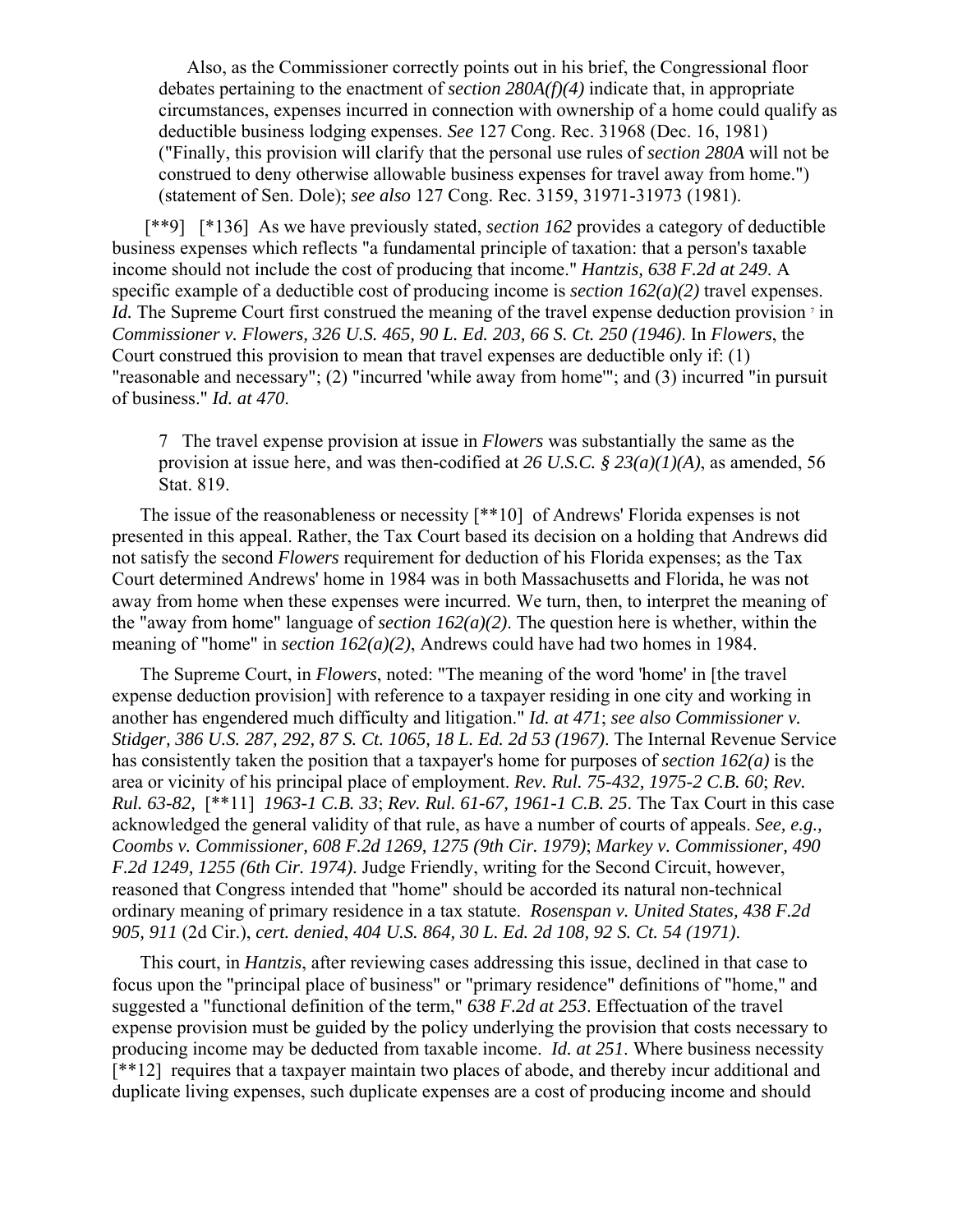ordinarily be deductible. We believe it continues to be the case that, "whether it is held in a particular decision that a taxpayer's home is his residence or his principal place of business, the ultimate allowance or disallowance of a deduction is a function of the court's assessment of the reason for a taxpayer's maintenance of two homes." *Id.* "The exigencies of business rather than the personal conveniences and necessities [\*137] of the traveler must be the motivating factors." *Flowers, 326 U.S. at 474*. The Commissioner and courts have adhered consistently to this policy that living expenses duplicated as a result of business necessity are deductible, whereas those duplicated as a result of personal choice are not.

The principle -- that living expenses are deductible to the extent business necessity requires that they be duplicated -- is also reflected in cases concerning temporary and itinerant workers. The courts and the Commissioner have agreed that a taxpayer cannot be expected to [\*\*13] relocate her primary residence to a place of temporary employment. Hence, duplicate living expenses incurred at the place of temporary employment (if different from the place of usual abode), result from business exigency in satisfaction of the third prong of the *Flowers* test. An exception to the "principal place of business" definition of "tax home" is made where the business assignment is only temporary. *See Peurifoy v. Commissioner, 358 U.S. 59, 3 L. Ed. 2d 30, 79 S. Ct. 104 (1958)* (*per curiam); Yeates v. Commissioner, 873 F.2d 1159, 1160 (8th Cir. 1989)* (*per curiam); Hantzis, 638 F.2d at 254-55*; *Six v. United States, 450 F.2d 66 (2d Cir. 1971)*; *Harvey v. Commissioner, 283 F.2d 491 (9th Cir. 1960)*. Moreover, an "itinerant" worker who has no principal place of business and has no permanent place of abode ordinarily does not bear duplicate living expenses at all, and no deduction is generally allowable. *See Deamer v. Commissioner, 752 F.2d 337, 339 (8th Cir. 1985)* (*per curiam); Rosenspan, 438 F.2d at 912*; 8 *Duncan v. Commissioner, 47 F.2d 1082 (2d Cir. 1931)*; [\*\*14] *Rev. Rul. 60-189, 1960-1*, C.B. 60.

8 In *Rosenspan*, Judge Friendly explained the limitation that deductions are not allowable for a travelling salesman taxpayer who has no "home," notwithstanding the existence of a "business headquarters" or "principal place of business," as follows:

 The limitation reflects congressional recognition of the rational distinction between the taxpayer with a permanent residence -- whose travel costs represent a duplication of expense or at least an incidence of expense which the existence of his permanent residence demonstrates he would not incur absent business compulsion -- and the taxpayer without such a residence.

#### *Rosenspan, 438 F.2d at 912*.

Here, we face a situation where the Tax Court found that the taxpayer, Andrews, had two businesses which apparently required that he spend a substantial amount of time in each of two widely separate places in 1984. However, the Tax Court's conclusion -- that Andrews had two "tax homes" -- is inconsistent with the well-settled policy underlying *section 162(a)(2)*: that duplicated living expenses necessitated by business are deductible. We have previously said that "a taxpayer who is required to travel to get to a place of secondary employment which is sufficiently removed from his place of primary employment is just as much within the [travel expense deduction] provision as an employee who must travel at the behest of his employer." *Chandler v. Commissioner, 226 F.2d 467, 469 (1st Cir. 1955)*, *disapproved on other grounds, Commissioner v. Bagley, 374 F.2d 204, 208 n.11 (1st Cir. 1967)*, *cert. denied*, *389 U.S. 1046, 88 S. Ct. 761, 19 L. Ed. 2d 838 (1968)*. On the facts the Tax Court has found, it appears that Andrews, due to his geographically disparate horse and pool construction businesses, was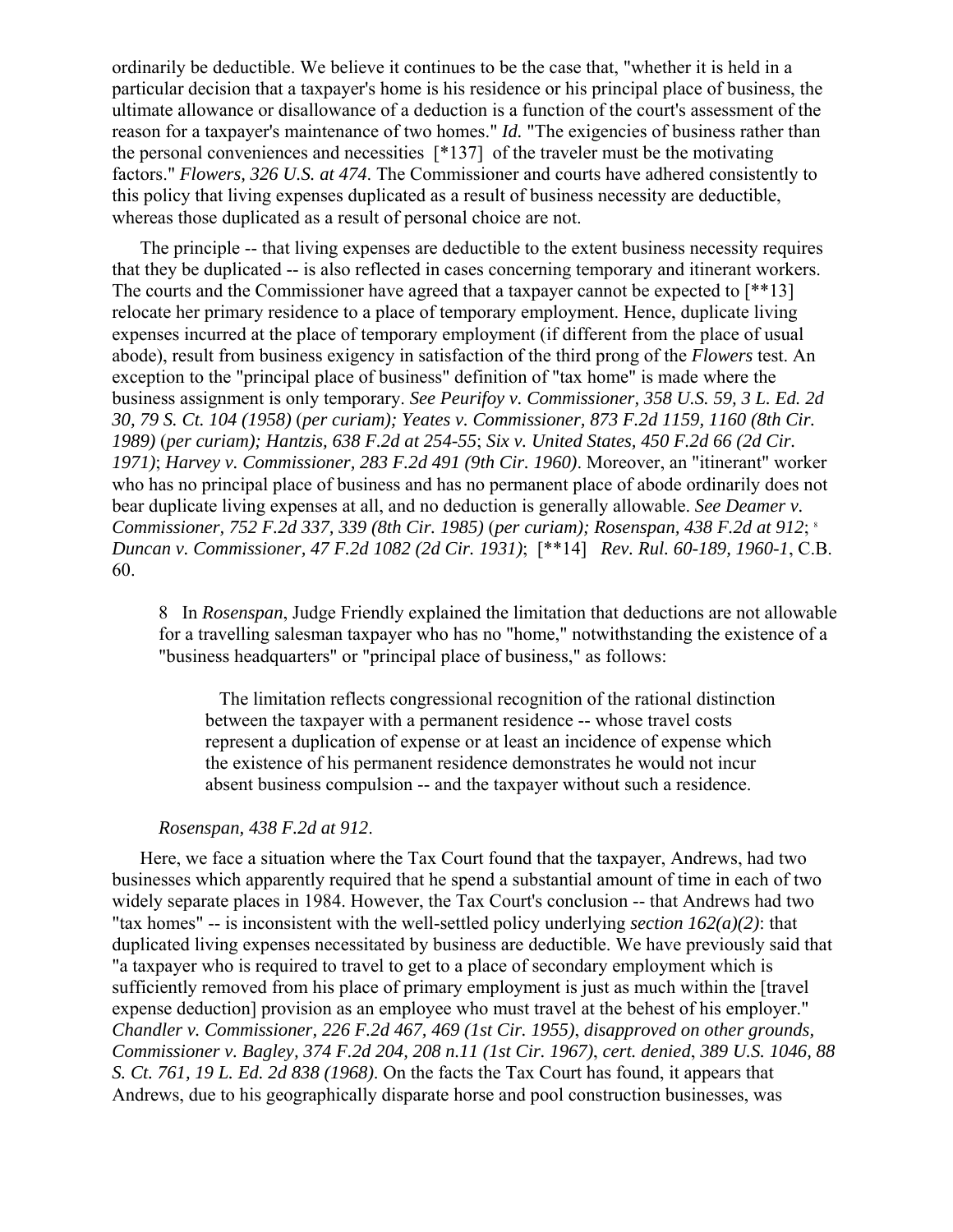required to incur duplicate living expenses. The Tax Court found that Andrews maintained at least the Massachusetts house throughout the year, and duplicate expenses were seemingly incurred by maintaining the Florida house, at least in part attributable to business exigency. If so, Andrews could have had only one "home" for purposes of *section 162(a)(2)* in 1984; duplicate living expenses while on business at the other house were a cost of producing income. <sup>9</sup>

9 In support of its decision that Andrews had two "tax homes" in 1984, the Tax Court cited *Regan v. Commissioner, 54 T.C.M. (CCH) 846, T.C. Memo 1987-512*. In *Regan*, the taxpayer was employed near Tampa, Florida from January through June, and in the vicinity of Gainesville, Florida from July through December. The taxpayer argued that his home was in Tampa, and he continued to pay rent on his Tampa apartment when he was in Gainesville. Unpersuaded, the Tax Court found that the taxpayer spent an equal amount of time, engaged in an equal amount of business, derived an equal amount of income from his activities, and "merely rented an apartment" in both places. The Tax Court concluded from these facts that the taxpayer's principal place of business, and hence "tax home," was in Tampa from January to June, and in Gainesville from July through December. On this basis, the Tax Court sustained the disallowance of the taxpayer's deduction of travel expenses for his time in Gainesville. We doubt this decision was correct, as the taxpayer appears to have incurred duplicate lodging expenses, including at least rent, as a result of business exigency. We note that prior memorandum decisions of the Tax Court are not treated by that court as binding precedent. *Newman v. Commissioner, 68 T.C. 494, 502 n.4 (1977)*.

This is not to say we could not imagine a rare case where a finding of "two tax homes" would be appropriate and would fit within the policies underlying *section 162(a)(2)*. A taxpayer, spending six months of the year engaged in business in each of two different places, and maintaining a permanent home in neither place (for example, living in hotels at both places), might not incur duplicate expenses. Such a taxpayer, whether viewed in the nature of an "itinerant," *see supra*, or as having two "tax homes," should not generally be allowed to deduct meals and lodging as business travel deductions under *section 162(a)(2)*. This, however, is not the case here.

 [\*138] We do not seek to instruct the Tax Court how to determine which house in 1984, in Florida or in Massachusetts, was Andrews' "tax home," and which house gave rise to deductible duplicate living expenses while "away from home in pursuit of a trade or business," for purposes of *section 162(a)(2)*. The guiding policy must be that the taxpayer is reasonably expected to locate his "home," for tax purposes, at his "major post of duty" so as to minimize the amount of business travel away from home that is required; a decision to do otherwise is motivated not by business necessity but by personal considerations, and should not give rise to greater business travel deductions. The length of time spent engaged in business at each location should ordinarily be determinative of which is the taxpayer's "principal place of business" or "major post of duty." 10 Defining that location as the taxpayer's "tax home" should result in allowance of deductions for duplicate living expenses incurred at the other "minor post of duty." Business necessity requires that living expenses be duplicated only for the time spent engaged in business at the "minor post of duty," whether that is the "primary residence" or not. *See Montgomery v. Commissioner, 532 F.2d 1088 (6th Cir. 1976)*; *Markey, supra, 490 F.2d at 1252*; *Sherman v. Commissioner, 16 T.C. 332 (1951)*.

10 The Sixth Circuit has established an "objective test" to determine the situs of a taxpayer's "major post of duty," including three factors: (1) the length of time spent at the